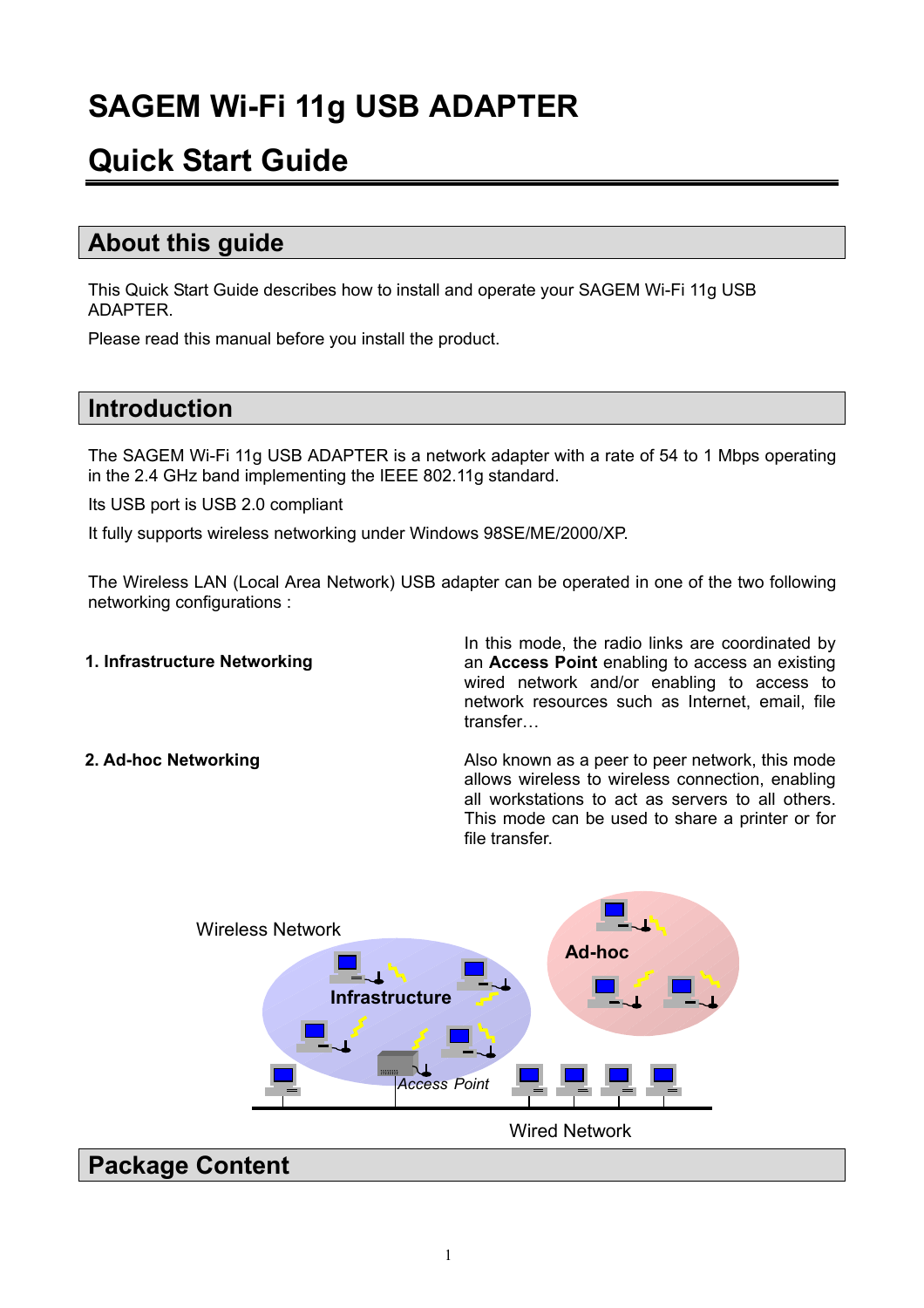These are the items included in the package:

♦ One SAGEM Wi-Fi 11g USB ADAPTER



- ♦ One USB Cable
- **One Quick Start Guide**
- ♦ One installation CD-ROM

### **Minimum System Requirements**

- ♦ PC or MAC Computer with an available USB port (the available USB ports on the MAC keyboard are not usable because they do not supply enough current).
- ♦ Compatible with USB 1.1 port
- ♦ Microsoft Windows 98 Second Edition (98SE), Windows Millennium (ME), Windows 2000 or Windows XP installed on the PC or Mac OS X.2 or higher installed on the MAC.

### **Installation of the Wireless LAN Software**

The installation of your LAN USB adapter requires three steps:

- ♦ Installation of the software
- ♦ Installation of the hardware
- ♦ Configuration of the wireless connection

#### **I. Installation of your LAN USB adapter under Windows :**

#### **I.1 Installation of the software**

**Warning:** It is necessary to install the Wireless LAN Software **BEFORE** to insert the USB adapter in the appropriate USB port of your computer.

The first step consists in copying on your hard disk all the necessary files for your new equipment. For that, please follow the next instructions:

**1.** Insert the Product CD-ROM into the CD-ROM drive of your computer.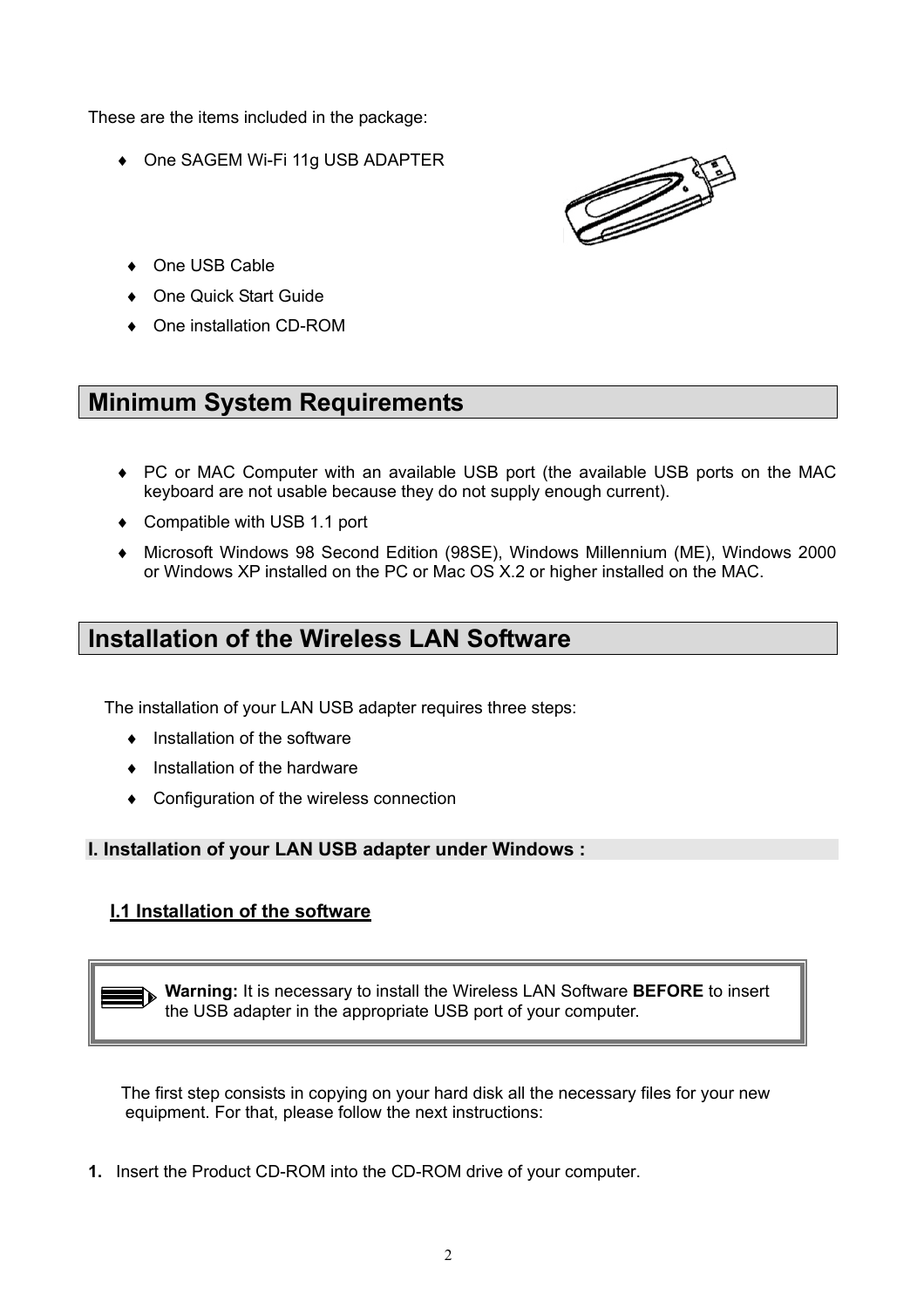**2.** An Auto-run is automatically executed and the following screen comes up. If not, run the **"Autorun.exe"** on the CD-ROM

Select in the list your adapter model.

Please, read the model information directly on your equipment.

The menu offers the following choices :

- Install the Wireless LAN Utility and driver
- Read the present manual

To launch the installation, click **"Wi-Fi adapter install"**

A first screen shows up. Click **"Continue"** to continue. Follow the on-screen instructions to install the Wireless LAN Utility.

Sagem 802.11g adaptor setup

**SAGEM Wi-Fi 11g adapter setup** 

Model:  $XG-760A$   $S$  sagem

Quit

Sagem - Wi-Fi adapter install

Sagem - Wi-Fi adapter install

Select your Wi-Fi adapter SAGEM Wi-Fi 11g USB ADAPTER XG760A

Read manual

Wi-Fi adapter install

Select your Wi-Fi adapter

**DER** 

 $\overline{\mathbf{v}}$ 

**SAGEM** 

 $\Box \Box$ 

 $\blacktriangleright$ 

**SAGEM** 

When this screen shows up, go to the next chapter to execute the hardware installation of your SAGEM Wi-Fi 11g USB ADAPTER, then click on **"OK"**.



#### **I.2 Hardware installation of the SAGEM Wi-Fi 11g USB ADAPTER**

After having copied all necessary files in the previous step, we will now connect the Wireless LAN.

Insert the USB connector of the adapter in an USB port  $\rightarrow$  on your computer or use the USB cable included in your package, if it is impossible to connect the USB adapter directly on your computer.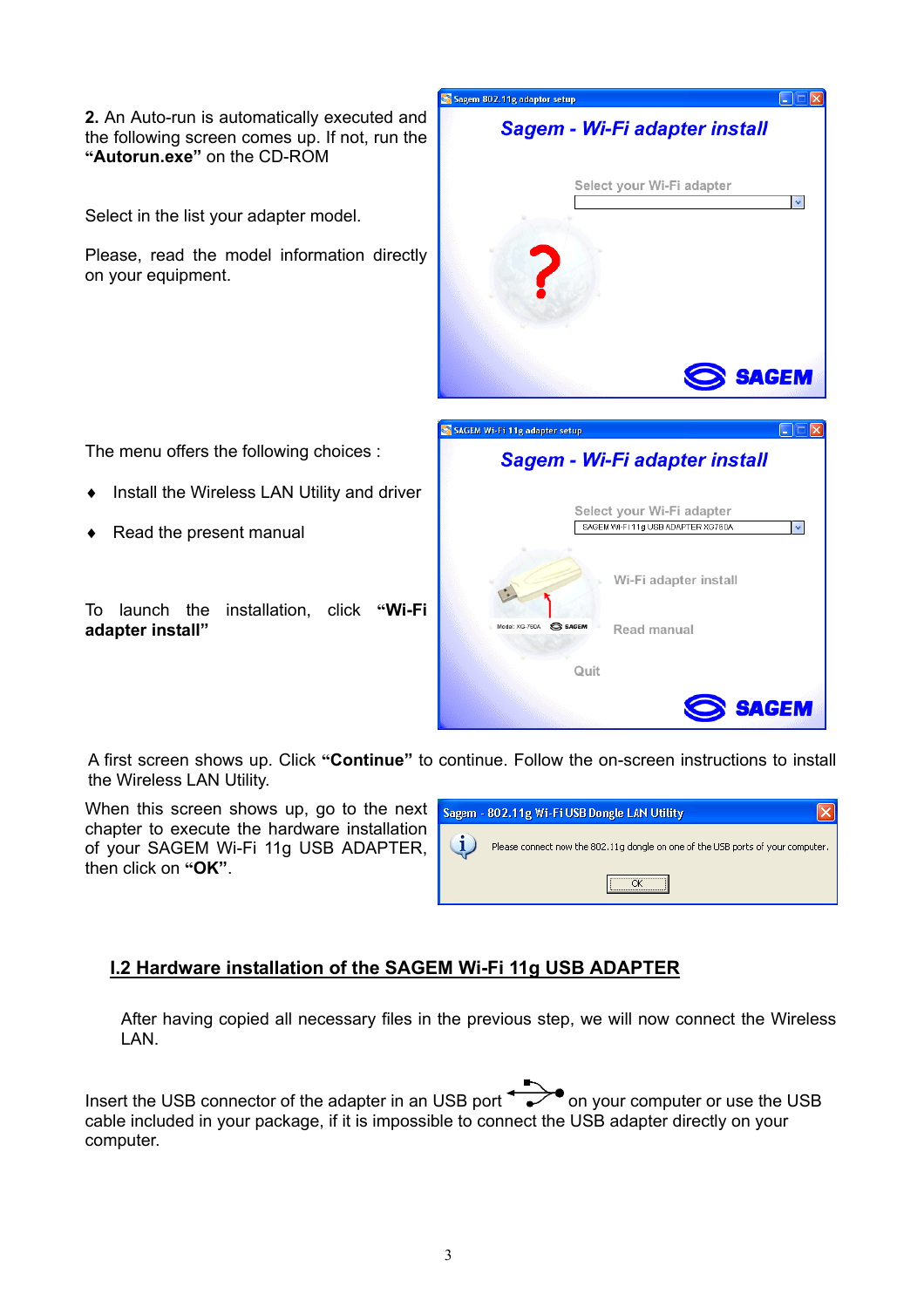#### **Important remark under Windows 98SE**

♦ If the **"Please insert the disk labeled "Windows 98SE/ME CD-ROM", and then click "OK"** Window appears, insert your Windows CD-ROM and enter the path corresponding to the CD-ROM drive then click **"OK"**. Click **"Finish"** to complete the installation, which will restart Windows.

#### **Configuration of your Wireless LAN USB to access to Internet**

After the two previous steps completion, your Wireless USB LAN adapter is now installed. You now have to configure your connection to be able to access via an access as seen below.



To do that, you will have to:

- ♦ Launch the WLAN Utility management software
- ♦ Configure your adapter in Infrastructure Mode
- ♦ Set the SSID of the wireless network on which you want to attach
- ♦ Configure the encryption parameters if you want to protect your wireless network

#### **I. Configuration to access to à Internet under Windows :**

At first, you must verify that the computer, where you have installed your USB adapter is configured in DHCP (dynamic address) :

- ♦ In the **Network Connection** tab of the **Control Panel** menu, click on the **TCP/IP protocol** of the Wireless network connection (SAGEM Wi-Fi 11g USB ADAPTER).
- ♦ Select **Obtain an IP address automatically** in the IP Address tab.

#### **Open the WLAN utility**

To open the WLAN utility, you have two possible choices:

♦ Select the **"***SAGEM Wi-Fi 11g USB adapter LAN Utility"* from the **Start** Menu of Windows,



♦ Or double-click the corresponding icon laying on the Windows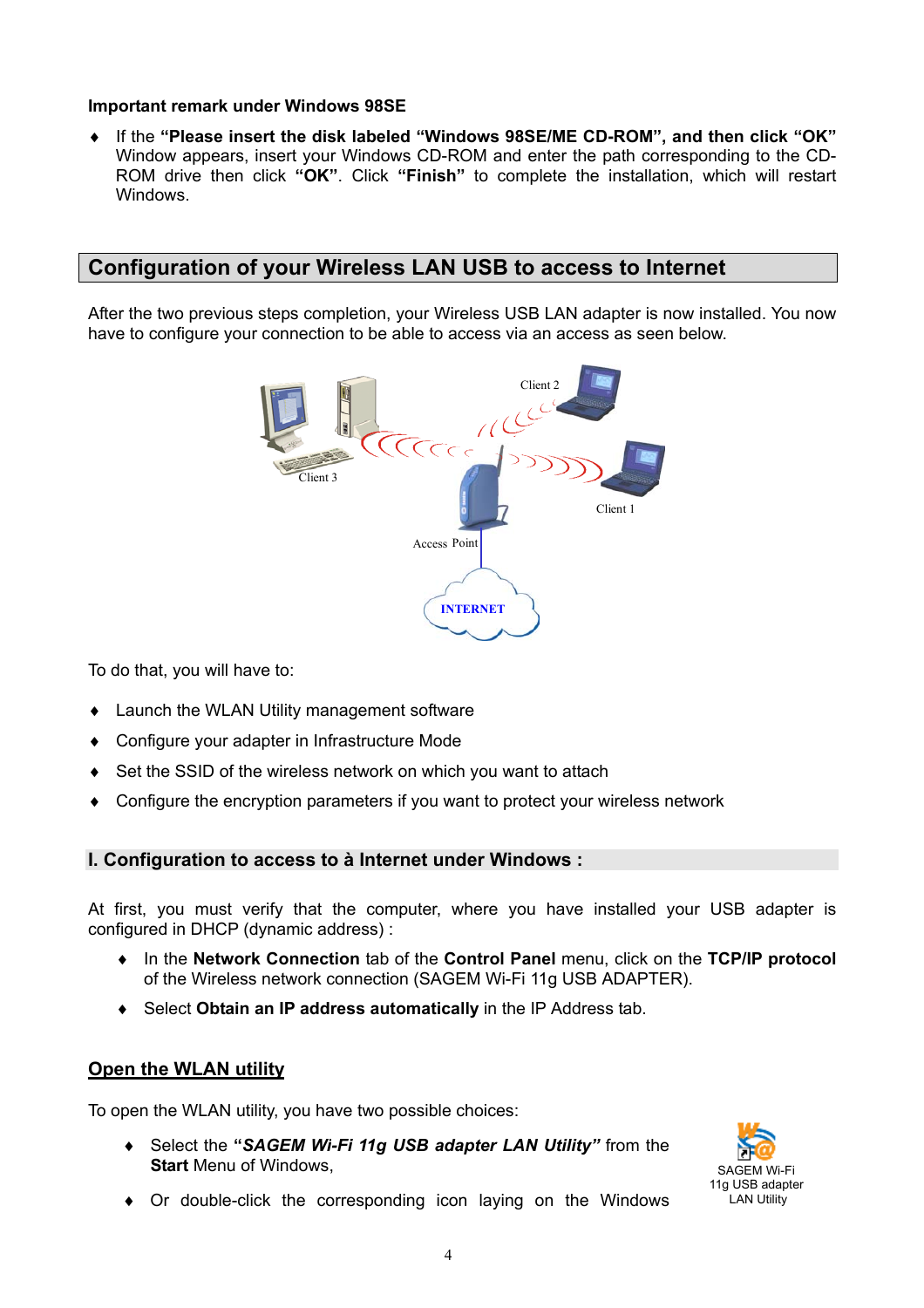desktop :

The  $\frac{1}{2}$  if  $\cdot$  icon then appears in the System Tray (in the bottom right corner of your task bar).

Double-click this icon and the main screen of the Utility shows up as seen opposite.

| Sagem - 802.11g Wi-Fi USB Dongle LAN Utility                              |  |
|---------------------------------------------------------------------------|--|
| Configuration   Site Survey   About                                       |  |
| Delete<br>Save                                                            |  |
| Configuration                                                             |  |
| SSID: TestWifi<br>Advance                                                 |  |
| Network type:   Infrastructure<br>Config<br>Security enabled              |  |
| Ad-Hoc channel :                                                          |  |
| Transmit rate: Auto<br>Default<br>Apply                                   |  |
| Status                                                                    |  |
| State:   <infrastructure> - TestWifi - 00:60:40:34:34:50</infrastructure> |  |
| Mbps<br>Current Tx rate: 54<br>Current channel: 1                         |  |
| Throughput(Packets/sec): TX: 1<br>$RX:$ 0                                 |  |
| Link quality: Good(100%)                                                  |  |
| Signal strength : Good(90%)<br>Rescan                                     |  |
|                                                                           |  |

#### **Configuration of your Wireless LAN adapter in Infrastructure Mode**

To access Internet your Wireless LAN adapter must be set in Infrastructure Mode as seen below.

In the main screen of the Utility, click the down arrow at the right of the **Network Type** field and select **"Infrastructure"**

| Network Type:   Infrastructure |                                 |
|--------------------------------|---------------------------------|
| AdHoc Channel:                 | Ad-Hoc<br><b>Infrastructure</b> |

#### **Selection of the SSID**

The SSID is a string of characters identifying a wireless network (it is the name of this network). To belong to a same wireless network, the client stations and the access point (connected to the Internet) have to use the same SSID.

If you keep the SSID field to ANY (default value), your adapter will attach itself to the nearest access point (or to the one sending the higher radio signal).

| <b>Contract Contract Contract Contract Contract Contract Contract Contract Contract Contract Contract Contract Co</b><br>. | <b>AIM</b> |
|----------------------------------------------------------------------------------------------------------------------------|------------|
|                                                                                                                            |            |

If you know the name of the access point you want to associate with, enter this SSID in the corresponding field and then click **"Apply"** button to make the setting take effect.

The SSID can be set up to 32 characters. It is case sensitive (please take great attention to that).

#### **Configuration of the Encryption parameters**

To prevent unauthorized wireless station from accessing data transmitted over your network, the Wireless LAN adapter offers secures data encryption, like "open" and "shared Key" authentication with WEP (Wired Equivalent Privacy) encryption or WPA-PSK (Wi-Fi Protected Access – Pre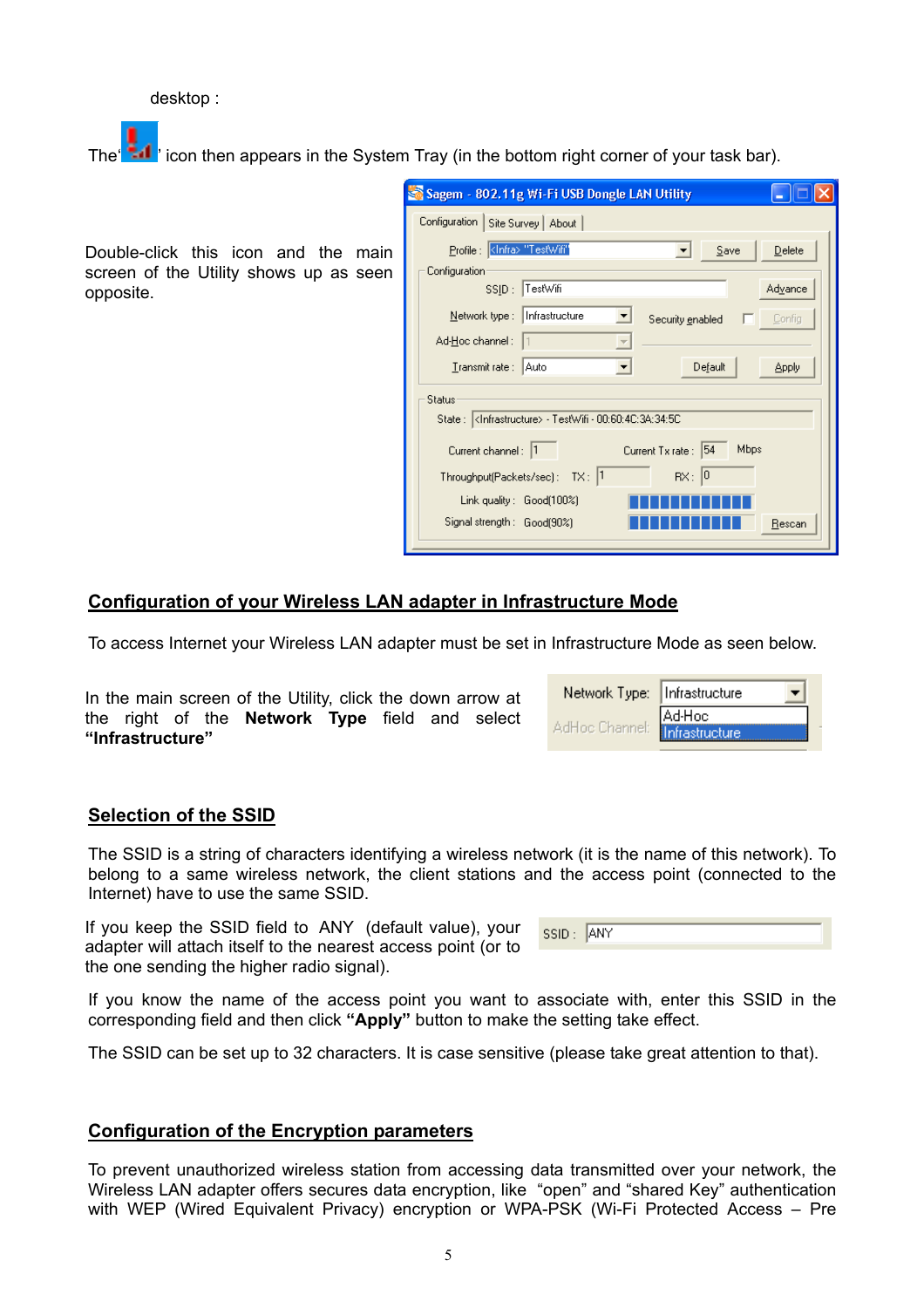Shared Key) authentication with TKIP (Temporal Key Integrity Protocol) encryption. The activation or not of the security has to be set on the same way on the Access Point and on your LAN USB adapter (client station).

Your network can only be operated in the 2 following conditions:

- ♦ No security activated, neither in the Access Point, neither in the client stations
- ♦ Security activated (recommended for securing your data) in the Access Point and on all client stations with the same characteristics of encryption.

#### **1) Security disabled on Access Point.**

If your Access Point works without security, your wireless LAN adapter also has to be set without WEP. Check in the main screen of the Utility that the **Security Enabled** check box is unchecked.

| Configuration   |                |                  |         |
|-----------------|----------------|------------------|---------|
| SSID:           | TestWifi       |                  | Advance |
| Network type :  | Infrastructure | Security enabled | Config  |
| Ad-Hoc channel: |                |                  |         |
| Transmit rate : | Auto           | Default          | Apply   |

#### **2) Security enabled on Access Point.**

Beware that if you enable security on your adapter, you necessarily have to enable the type of security on the Access Point side, as well, if you want your adapter to be able to associate with it. Go the Configuration tab in the main screen of the Utility and activate the **Security Enabled** check box.

The **"Security"** window then shows up.

Here we will explain how to configure open security with WEP and WPA-PSK security with TKIP.

#### **2.1) WEP encryption :**

In the window " **Security"**, you will have to :

- ◆ select authentication : Open
- $\bullet$  encryption is fix to WEP
- ♦ disable IEEE 802.1X authentication mode
- ♦ select the WEP type : 64 bits or 128 bits
- $\leftrightarrow$  select the index key
- $\bullet$  select the way to generate the encryption keys (from a passphrase or manually)

#### **Length of the WEP keys**

WEP protocol offers two levels of encryption: encryption based on 40 or 64 bits key length and more secure encryption based on 104 or 128 bits key length.

The 40 bits keys and the 64 bits keys are the same, if their effective length is 64 bits, only 40 bits are selected by the user, the others bits are automatically calculated. Speak about 40 bits keys or 64 bits keys is the same thing. It is identical for the 104 and 128 bits keys.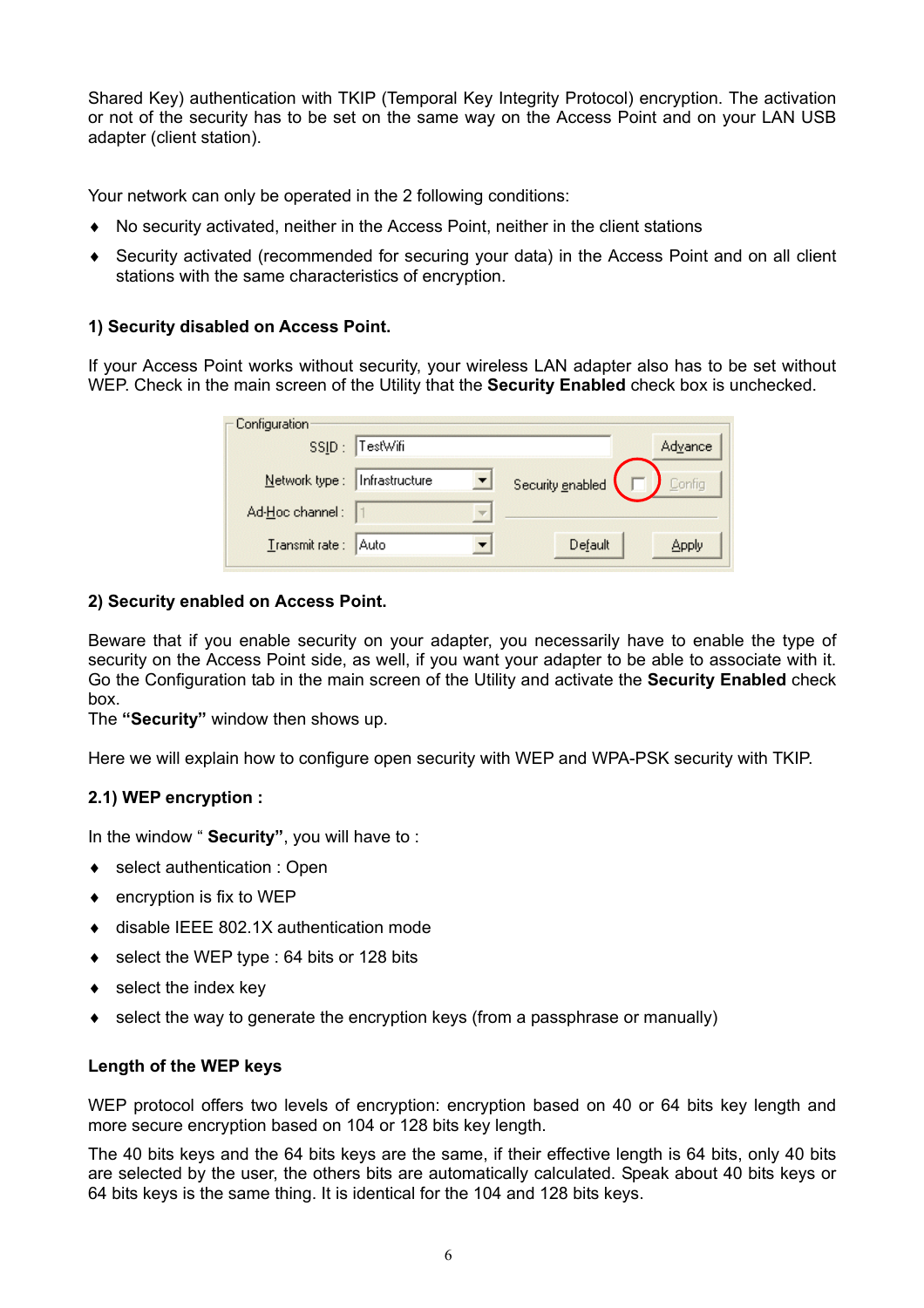The principle of management is identical for both 64 bits and 128 bits.

The key length has to be set at the same value on the Access Point and on the client station (Wireless LAN adapter in our case).

#### **Creation of the WEP keys**

It is possible to manually enter the WEP key you want to use. However, this entry being rather tedious, especially for 128 bit keys, it is possible to have them generated automatically. To do that, you will have to enter a string of characters called "Passphrase".

#### *Create Encryption Keys by Using a "Passphrase"*

| 1- Select first the "64bit" or "128bit" length of<br>the key.                                     | <b>Privacy Configuration</b><br>Security   Certification                                                |
|---------------------------------------------------------------------------------------------------|---------------------------------------------------------------------------------------------------------|
| 2- Select in "key format" : "Passphrase".                                                         | Privacy                                                                                                 |
| Select index key<br>3-                                                                            | Open<br>Authentication mode:<br>$\overline{\phantom{a}}$                                                |
| 4- Enter the string in "Network key" and                                                          | <b>IWEP</b><br>$\blacktriangledown$<br>Encryption mode:                                                 |
| "Confirm network key". The key is<br>generated from your string.                                  | IEEE 802.1X Authentication<br>$\Box$ Enable IEEE 802.1 $\times$ authentication for this network         |
| 5- Finally click the "Apply button" in the<br><b>Configuration</b> tab to save the configuration. | EAP type:<br>PEAP<br>$\overline{\mathbf{v}}$<br>■ Keys will be generated automatically for data privacy |
|                                                                                                   | Pre-configured key [WEP]                                                                                |
|                                                                                                   | Format for entering key:<br>Hexadecimal digits                                                          |
|                                                                                                   | <b>ASCII</b> characters<br>Key index :<br>Hexadecimal digits<br>l PassPhrase                            |
|                                                                                                   | Network key:                                                                                            |
|                                                                                                   | Confirm network key:                                                                                    |
|                                                                                                   | <b>OK</b><br>Cancel                                                                                     |

*Warning: when Create Key with Passphrase is enabled, the wireless device's Key number with PassPhrase must match the Key number with PassPhrase used by the access point with which wireless devices are going to communicate.*

#### *Create Encryption Keys Manually*

You can also create up a encryption key.

| 1. Select first the "64bit" or "128bit" length of the key<br>to generate                                                                |                                                                                    |
|-----------------------------------------------------------------------------------------------------------------------------------------|------------------------------------------------------------------------------------|
| 2. Select "ASCII" or "Hexadecimal"                                                                                                      |                                                                                    |
| 3. Select index key                                                                                                                     | Pre-configured key [WEP]<br>Format for entering key:<br>Hexadecimal digits         |
| 4. Enter manually the key you want in the key field<br>taking in account the remarks here after specifying<br>the authorized characters | Key index:<br>Key length:<br>64 bits<br><b>64 bits</b><br>128 bits<br>Network key: |
| 5. Finally click the "Apply button" in the<br><b>Configuration</b> tab to save the configuration and<br>make setting take effect.       | Confirm network key:                                                               |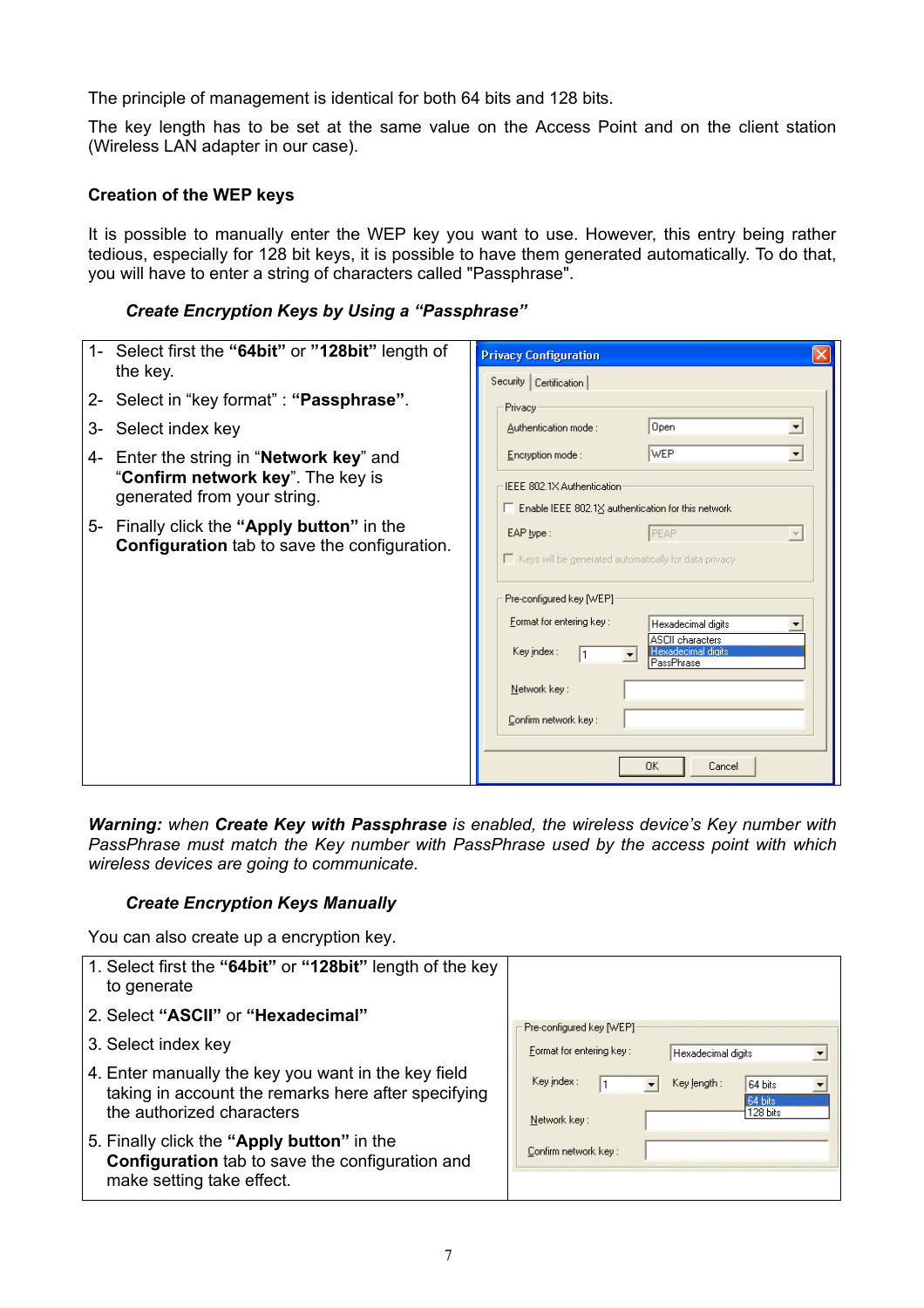For 64bit encryption you may choose:

- ♦ **Alphanumeric***: 5 characters* (case sensitive) ranging from "a-z", "A-Z" and "0-9" (e.g. MyKey)
- ♦ **Hexadecimal**: *10 hexadecimal digits* in the range of "A-F", "a-f" and "0-9" (e.g. 11AA22BB33)

For 128bit encryption you may choose:

- ♦ **Alphanumeric***: 13 characters* (case sensitive) ranging from "a-z", "A-Z" and "0-9" (e.g. MyKey12345678)
- ♦ **Hexadecimal**: **26** *hexadecimal digits* in the range of "A-F", "a-f" and "0-9" (e.g. 00112233445566778899AABBCC).

#### **2.2) WPA-PSK / TKIP encryption:**

| For Windows only                                                                                                                                                                                                                                                                                                                                                                      |                                                                                                                                                                                                                                                                                                                                                                                                                                                                     |
|---------------------------------------------------------------------------------------------------------------------------------------------------------------------------------------------------------------------------------------------------------------------------------------------------------------------------------------------------------------------------------------|---------------------------------------------------------------------------------------------------------------------------------------------------------------------------------------------------------------------------------------------------------------------------------------------------------------------------------------------------------------------------------------------------------------------------------------------------------------------|
| 1 - Select authentication mode: WPA-PSK<br>2 – Select encryption mode: TKIP.<br>3 – Enter a string from 8 to 63 characters or a<br>64 hexadecimal characters key in Network key<br>and Confirm network key.<br>4 - Select «OK» to close Privacy<br>configuration.<br>5 - select «Apply button» in the Configuration<br>tab to save the configuration and make setting<br>take effect. | <b>Privacy Configuration</b><br>Security   Certification  <br>Privacy<br>WPA-PSK<br>Authentication mode:<br><b>TKIP</b><br>Encryption mode:<br>$\overline{\phantom{a}}$<br>IEEE 802.1X Authentication<br>$\overline{\triangledown}$ Enable IEEE 802.1X authentication for this network<br>EAP type:<br><b>TLS</b><br>$\Gamma$ Keys will be generated automatically for data privacy<br>Pre-shared key [WPA]<br>Network key:<br>Confirm network key:<br>0K<br>Cancel |

#### **The configuration of your Wireless LAN adapter to access to Internet under Windows is finished**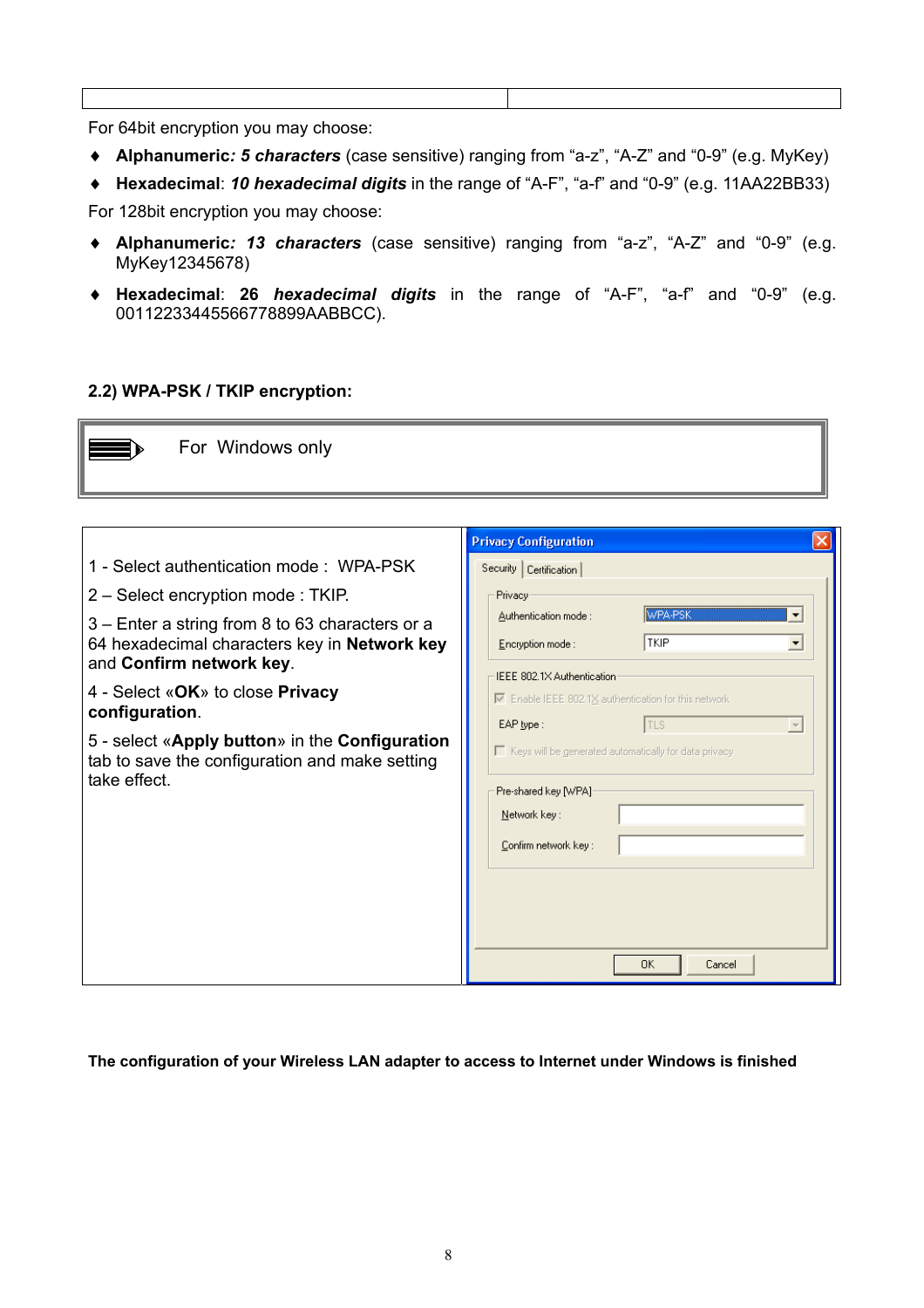### **Configuration of your Wireless LAN adapter in Ad Hoc mode**

Also known as a peer to peer network, this mode allows wireless to wireless connection, enabling all workstations to act as servers to all others. This mode can be used to share a printer or for file transfer.



#### **I. Configuration in Ad Hoc mode under Windows :**

#### **Configuration of Network Type**

To set your Wireless LAN adapter in the Ad Hoc mode, click the down arrow at the right of the **Network Type** field and select **"Ad Hoc"** in the main screen of the WLAN utility.

#### **Configuration of the SSID**

The SSID is a string of characters identifying your wireless network (it is the name of this network).To be part of a same network, wireless clients must have the same SSID. This SSID is the name of this network.

If you want to associate to an existing Ad Hoc network, enter the SSID of this network in the corresponding field (replacing **ANY**) and click the **"Apply"** button on the **Configuration** tab to make the setting take effect.

| .<br>- CCIII - |  |
|----------------|--|
|                |  |

If you want to create a new Wireless Ad Hoc network, enter an unused SSID (replacing **ANY**) to identify your own network.

Then click the **"Apply"** button on the **Configuration** tab to make the setting take effect.

#### **Configuration of the Channel**

To be part of a same network, wireless clients must use the same channel If you want to associate to an existing Ad Hoc network, select the channel of this network in the corresponding field **AdHoc Channel** in the main screen of the WLAN utility. Then click the **"Apply"** button on the **Configuration** tab to make the setting take effect.

If you want to create a new Wireless Ad Hoc network, select an unused channel, then click the **"Apply"** button on the **Configuration** tab to make the setting take effect.

#### **Configuration of WEP encryption**

The configuration of WEP encryption in Ad Hoc mode is similar to the one in Infrastructure Mode.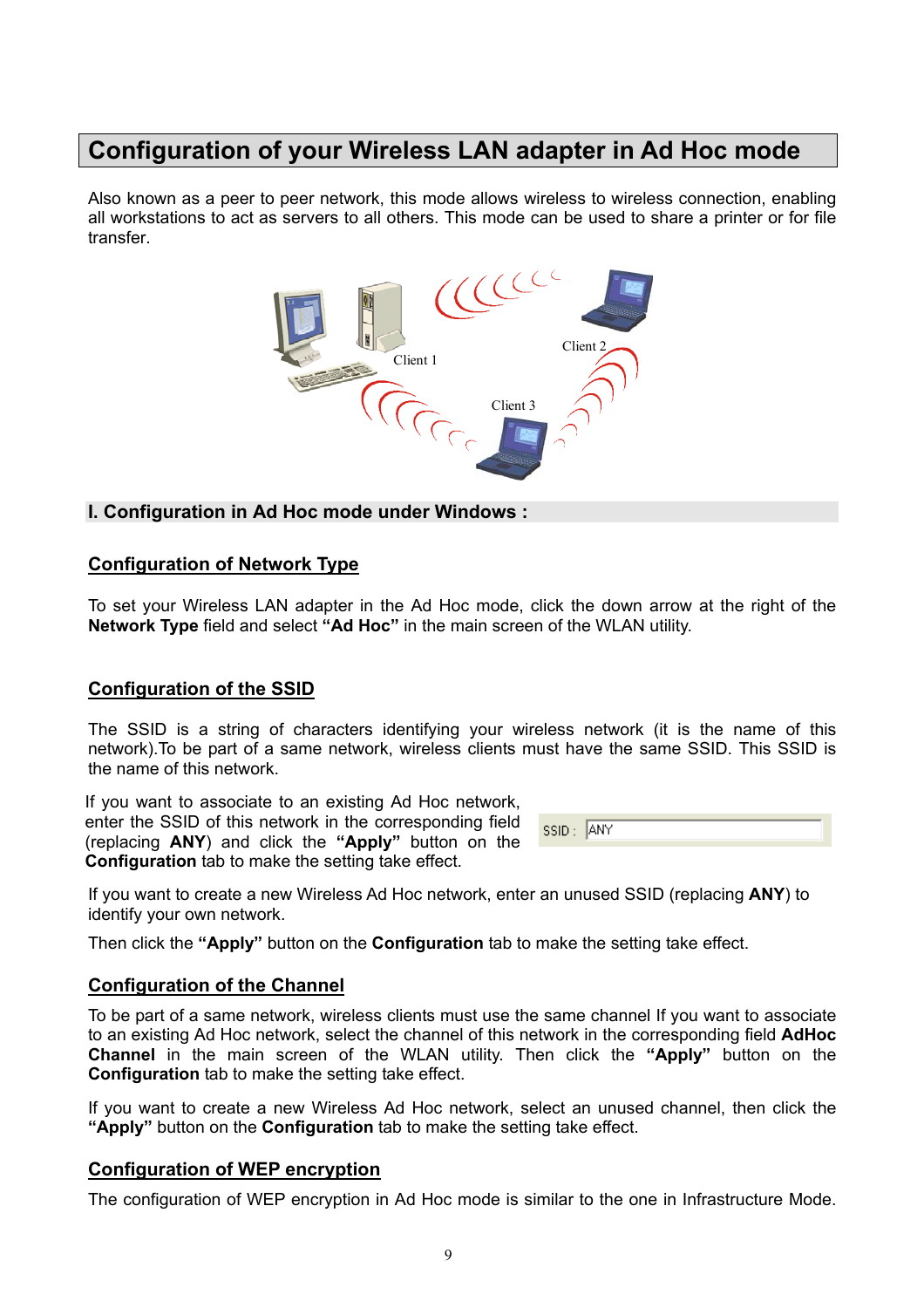Please refer to the above explanations.

The configuration of your Wireless LAN adapter in Ad-Hoc mode is finished.

### **About Status Information on your Wireless LAN USB**

#### **adapter LED Indicator**

The SAGEM Wi-Fi 11g USB ADAPTER has one LED indicator giving the following informations on the link status:

- ♦ Solid Green: Connected to an Access Point or Ad-Hoc wireless workstation and transmitting data.
- ♦ Blinking Green: Attempting connection to the Access Point or Ad-Hoc wireless workstation

#### **I. On the WLAN utility under Windows :**

#### **Icon of the WLAN utility**



The color behind the system tray icon indicates the link status :

Blue indicates a good or excellent link.

Yellow indicates a usable but weak link.

Red indicates no or very poor link quality.

#### **Status field on the Configuration Menu of the WLAN utility**

The Status field on the **Configuration** menu provides more detailed information.

| <b>Status:</b>                                                   |                                      |
|------------------------------------------------------------------|--------------------------------------|
|                                                                  |                                      |
| Current channel: 1<br>Throughput(Packets/sec): TX: 2             | Mbps<br>Current Tx rate: 54<br>Rx: 1 |
| Link quality: Excellent(100%)<br>Signal strength: Excellent(91%) | Rescan                               |

- **State** *i* When operating in Infrastructure mode, this field shows the MAC address of the Access Point with which the SAGEM Wi-Fi 11g USB ADAPTER is communicating. When operating in Ad-Hoc mode, it shows the virtual MAC address used by computers participating in the Ad-Hoc network.
- **Current Channel** : Shows the radio channel on which the connection is made.
- **Current Tx Rate**: Shows the highest transmit rate of the current 54 Mbps to 1 Mbps.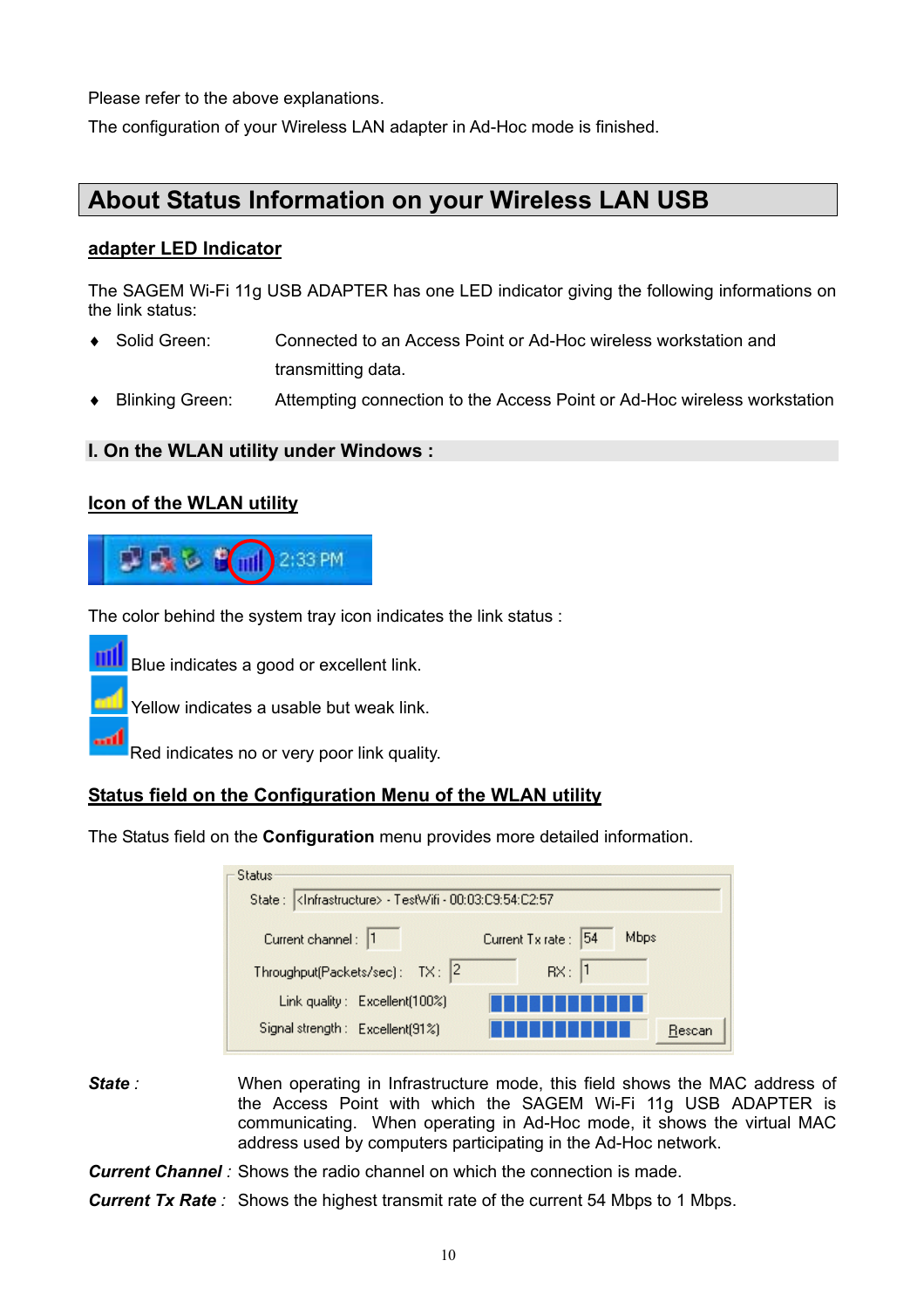**Throughput** *:* Shows the short term transmit and receive throughput in packets/second, and is continuously updated.

**Link Quality** *:* Based on the quality of the received signal

There are 4 states of link quality:

**Excellent**  Good Poor no connection.

*Signal Strength :* Based on the received radio signal strength.

There are 4 states of signal strength:

Excellent Good Poor no signal strength.

### **Description of all the Wireless LAN Utility features**

Please refer to the User Manual for a complete description of the functions that are offered by the Wireless LAN Utilities.

## **Uninstall the Wireless LAN adapter**

#### **I. Uninstallation under Windows :**

- 1. To remove the Wireless LAN Utility from your computer, go to the Start menu and select **"Uninstall SAGEM Wi-Fi 11g USB adapter LAN Utility "**.
- 2. Follow the instructions on the different screens to uninstall the Wireless Utility then click **"Finish"**.
- 3. Now you can disconnect your SAGEM Wi-Fi 11g USB ADAPTER.

#### **Troubleshooting**

If you experience any difficulty resolving the problem while installing or using the SAGEM Wi-Fi 11g USB ADAPTER, please contact the supplier for support.

| <b>Problem</b>                                                                       | <b>Solution</b>                                                              |
|--------------------------------------------------------------------------------------|------------------------------------------------------------------------------|
| ADAPTER installation, Windows<br>was unable to locate the driver for<br>this device. | At SAGEM Wi-Fi 11g USB   • Restart your PC and follow the screens showed up. |